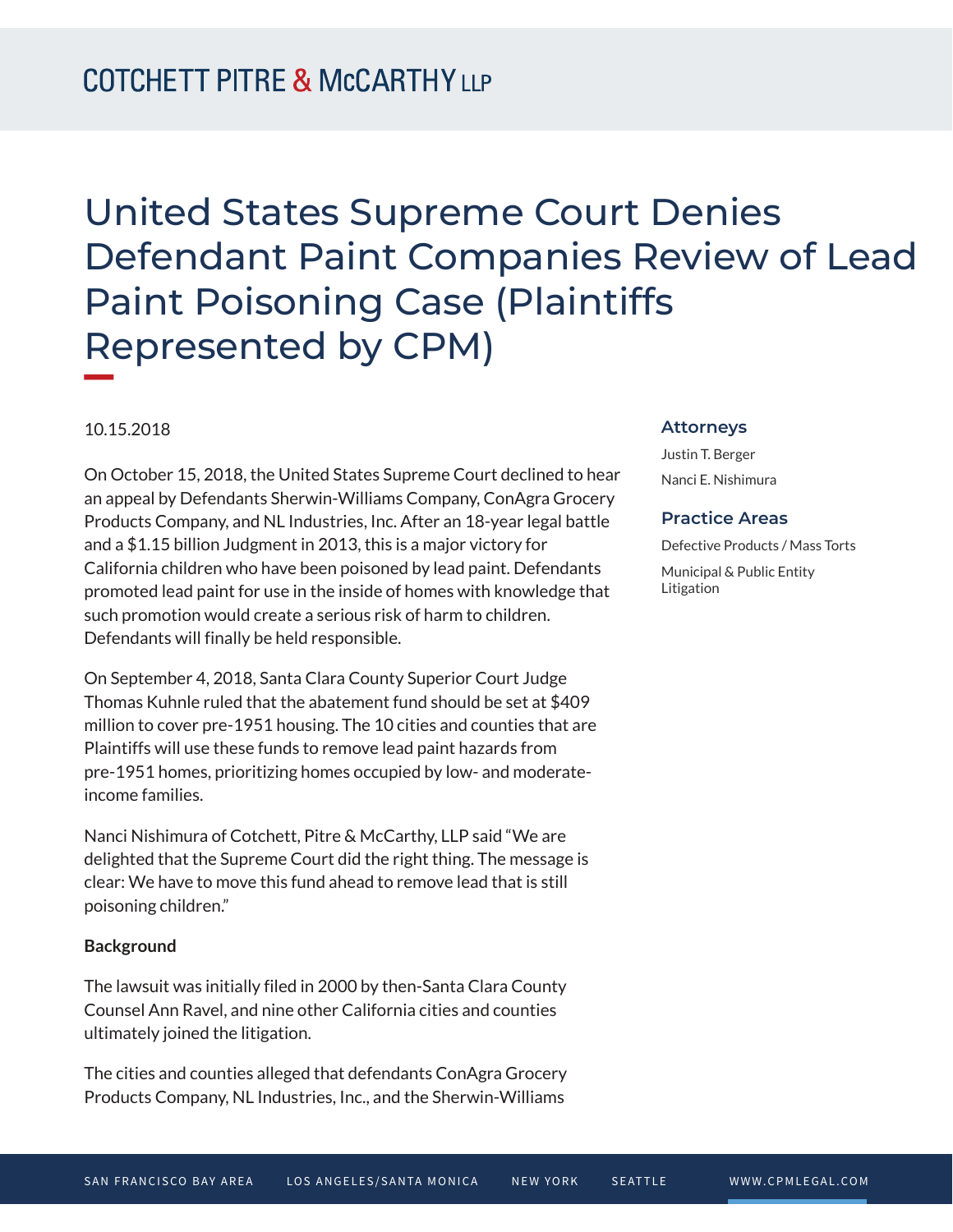### UNITED STATES SUPREME COURT DENIES DEFENDANT PAINT COMPANIES REVIEW OF LEAD PAINT POISONING CASE (PLAINTIFFS REPRESENTED BY CPM)

Company's aggressive marketing of lead paint, which they knew was highly toxic to young children, has created a public nuisance that threatens the health of California's children to this day.

In 2013, Honorable Judge James P. Kleinberg of Santa Clara Superior Court issued a \$1.15 billion judgment in favor of the cities and counties, ruling that NL Industries, ConAgra and Sherwin-Williams were liable for the harm that they created.

In November 2017, the California Court of Appeal for the Sixth Appellate District upheld the verdict for pre-1951 homes tainted with lead paint, overturned it as to homes built between 1951-1980, and remanded the case to trial court for further proceedings to limit the \$1.15 billion abatement fund to an amount sufficient to address the problems lead paint poses in pre-1951 housing.

The California Supreme Court denied review of the case in February 2018, and defendants sought review of the decision by the U.S. Supreme Court.

Santa Clara County Superior Court Judge Thomas Kuhnle later ruled that the abatement fund should be set at \$409 million to cover pre-1951 housing. The cities and counties will use these funds to remove lead paint hazards from pre-1951 homes, prioritizing homes occupied by low- and moderate-income families.

According to the Centers for Disease Control (CDC) and California's Childhood Lead Poisoning Prevention Branch, lead paint and its degradation into lead-contaminated dust and soil is the primary cause of lead exposure for children who live in older homes. The California Legislature has declared that "childhood lead exposure represents the most significant childhood environmental problem in the state today." (Health & Safety Code § 124125)

In 2009 alone, 10,875 children in the cities and counties prosecuting the case had been poisoned by lead. In 2012, the CDC released a report, the CDC Response to Advisory Committee on Childhood Lead Poisoning Prevention Recommendations in "Low Level Lead Exposure Harms Children: A Renewed Call of Primary Prevention," finding that "no safe blood lead level in children has been identified." Even at the lowest levels, lead causes permanent neurological damage to children, decreasing IQ and causing other serious health consequences.

The jurisdictions who are plaintiffs in this case are Santa Clara County, Alameda County, the City of Oakland, the City and County of San Francisco, the City of San Diego, Los Angeles County, Monterey County, San Mateo County, Solano County, and Ventura County. The County Counsel and City Attorney's Offices for the jurisdictions have litigated the case in partnership with the law firms of Cotchett Pitre & McCarthy LLP, Motley Rice LLP, Mary Alexander and Associates, the Law Offices of Peter Earle, and Altshuler Berzon LLP.